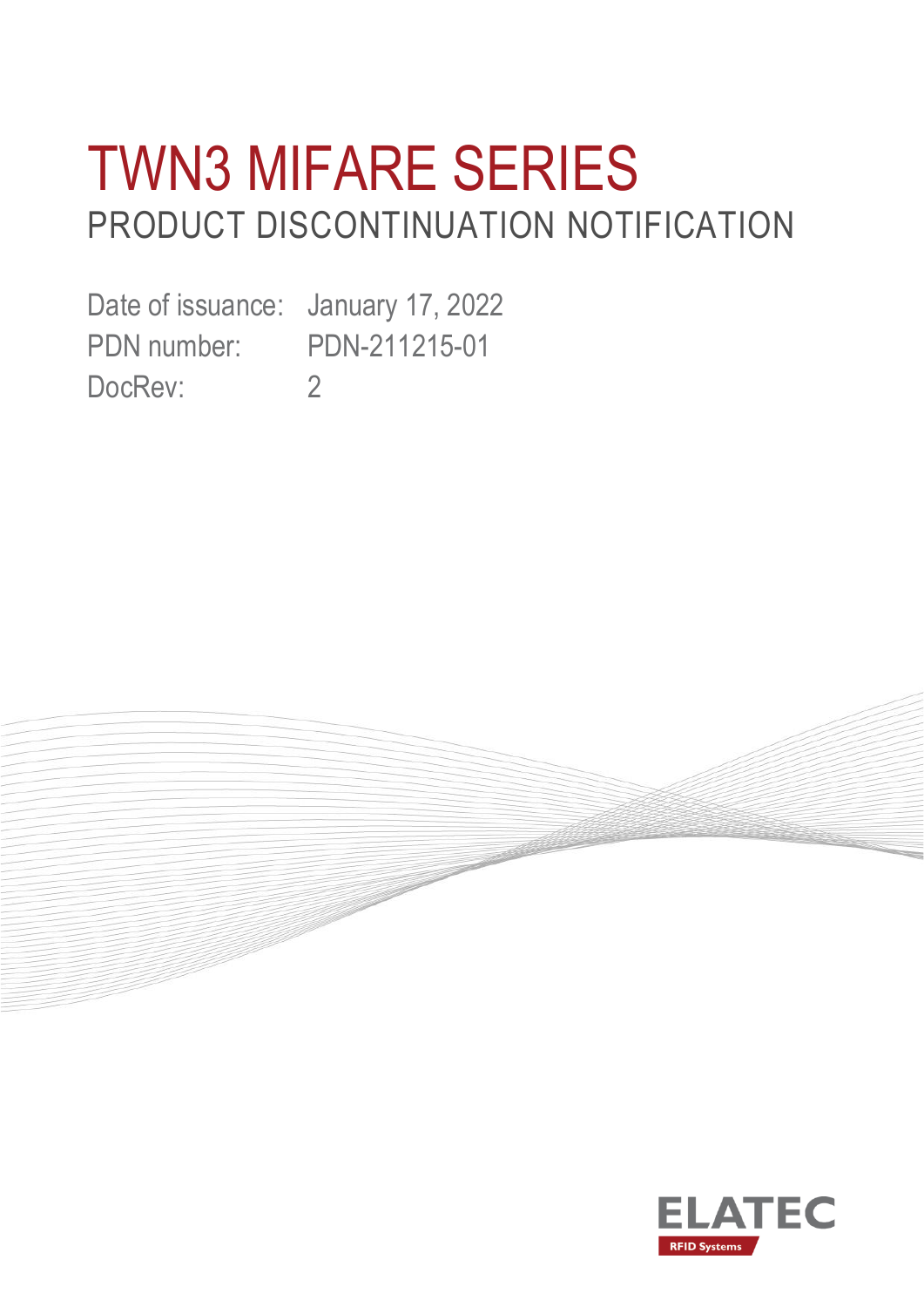## TABLE OF CONTENTS

|                | 1.1       |  |
|----------------|-----------|--|
|                | 1.2       |  |
| $\overline{2}$ |           |  |
| 3              |           |  |
| $\overline{4}$ | TIMFI INF |  |
| 5              |           |  |

### <span id="page-1-0"></span>1 INTRODUCTION

### <span id="page-1-1"></span>1.1 DISCONTINUATION INFORMATION

This discontinuation notice informs, that ELATEC is discontinuing the manufacture of a number of products. All affected products and associated part numbers are listed in this document.

This notification is intended to inform our customers and partners, so they have the opportunity to respond and modify their product portfolio accordingly. Should you have any further questions regarding this product discontinuation, we stand ready to assist you at any stage, in order to minimize the impact of this product discontinuation on your business.

We apologize for any inconvenience or impact this notice may cause.

### <span id="page-1-2"></span>1.2 REVISION HISTORY

| <b>VERSION</b> | CHANGE DESCRIPTION     | EDITION |
|----------------|------------------------|---------|
| 0 <sup>1</sup> | First edition          | 12/2021 |
| 02             | Part number correction | 02/2022 |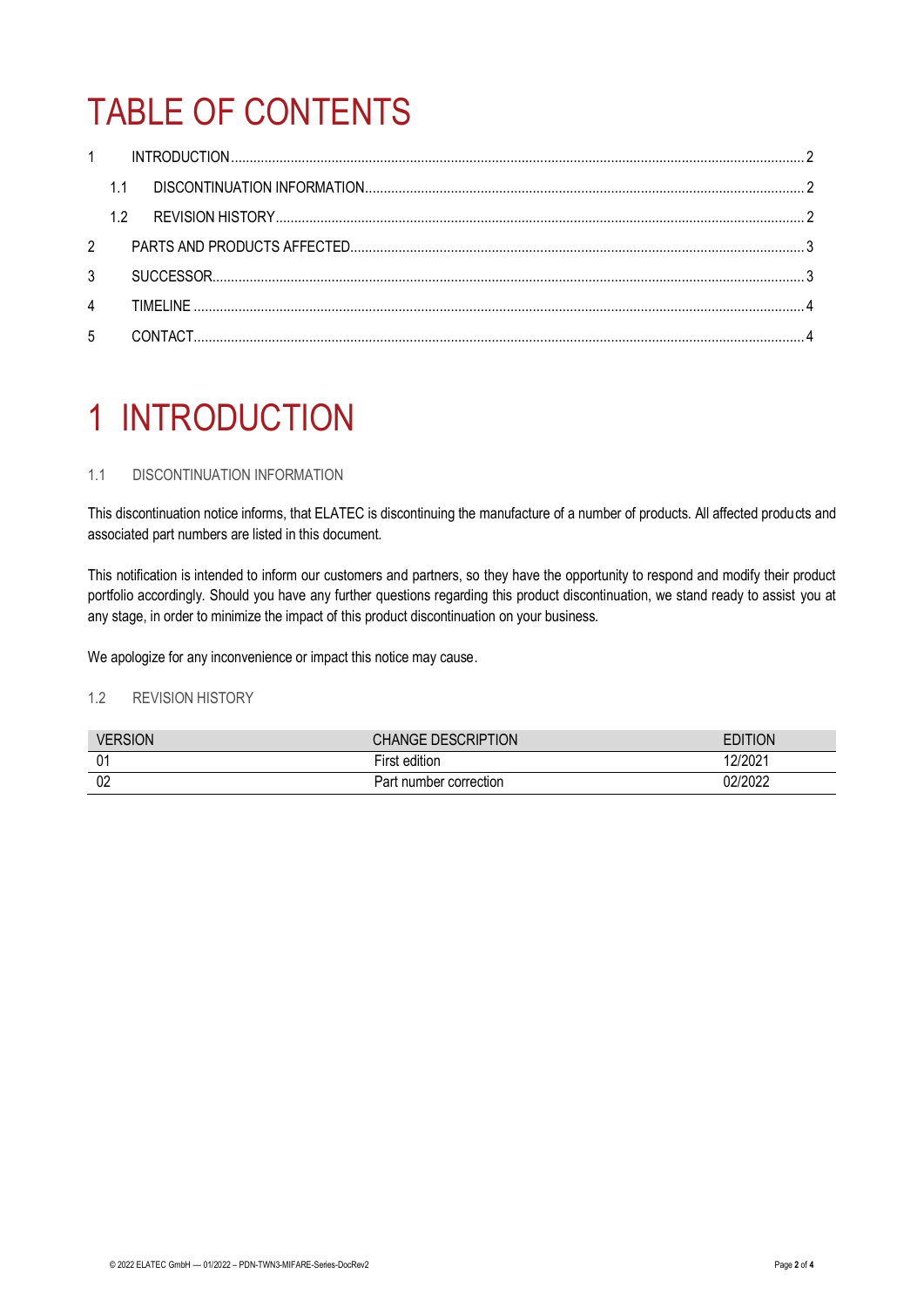### <span id="page-2-0"></span>2 PARTS AND PRODUCTS AFFECTED

The PDN comprises the entire family of TWN3 Mifare products. Both, OEM PCBs (i.e. modules) and the desktop housing versions. All product variants and derivates are affected, including customer-specific derivates. The common product name is **TWN3 Mifare**, with optional amendments to this name.

| <b>PART NUMBER</b> | <b>PRODUCT</b>                |
|--------------------|-------------------------------|
| T3DO-MXXX-YYY      | TWN3 MIFARE M                 |
| T3DT-MXXX-YYY      | TWN3 MIFARE DT                |
| T3OK-MXXX-YY       | <b>TWN3 MIFARE OEM Kit</b>    |
| HPK3-MXXX-YYY      | <b>TWN3 MIFARE Pocket Kit</b> |

XXX = stands for interface indications, firmware customizations, housing colors or inlays YYY = stands for firmware options, customizations

### <span id="page-2-1"></span>3 SUCCESSOR

Compared to its predecessor products in the TWN3 MIFARE series, the successor TWN4 MultiTech 2 LF HF supports not only single frequencies but all common 125 kHz and 13.56 MHz RFID technologies as well as NFC.

The TWN4 MultiTech 2 LF HF offers a wide range of product variants that surpass those of its predecessor. Interfaces such as USB, RS-232, TTL and others are available. In addition, individualizations can be made to the reader such as customization of the inlay and firmware. The Powerful SDK can be used to develop apps, that run directly on the reader. In addition, the firmware can be updated in the field.

Below you will find an overview with the indication of the replacement product for your device:

| <b>PRODUCT</b>       | <b>PART NUMBER</b> | <b>SUCCESSOR</b>         | <b>PART NUMBER</b> |
|----------------------|--------------------|--------------------------|--------------------|
| TWN3 MIFARE M        | T3DO-MXXXX-YYY     | TWN4 MultiTech 2 M LF HF | T4BO-F6-YYY        |
| TWN3 MIFARE DT U     | T3DT-MBXXX-YYY     |                          | T4BT-FBXXX-YYY     |
| TWN3 MIFARE DT M     | T3DT-MMXXX-YYY     | TWN4 MultiTech 2 LF HF   | T4BT-FMXXX-YYY     |
| TWN3 MIFARE DT 9 POL | T3DT-MRXXX-YYY     |                          | T4BT-FRXXX-YYY     |

XXXX = stands for interface indications, firmware customizations, housing colors or inlays YYY = stands for firmware options, customizations

For more product information, availability and alternatives please contact your local sales team